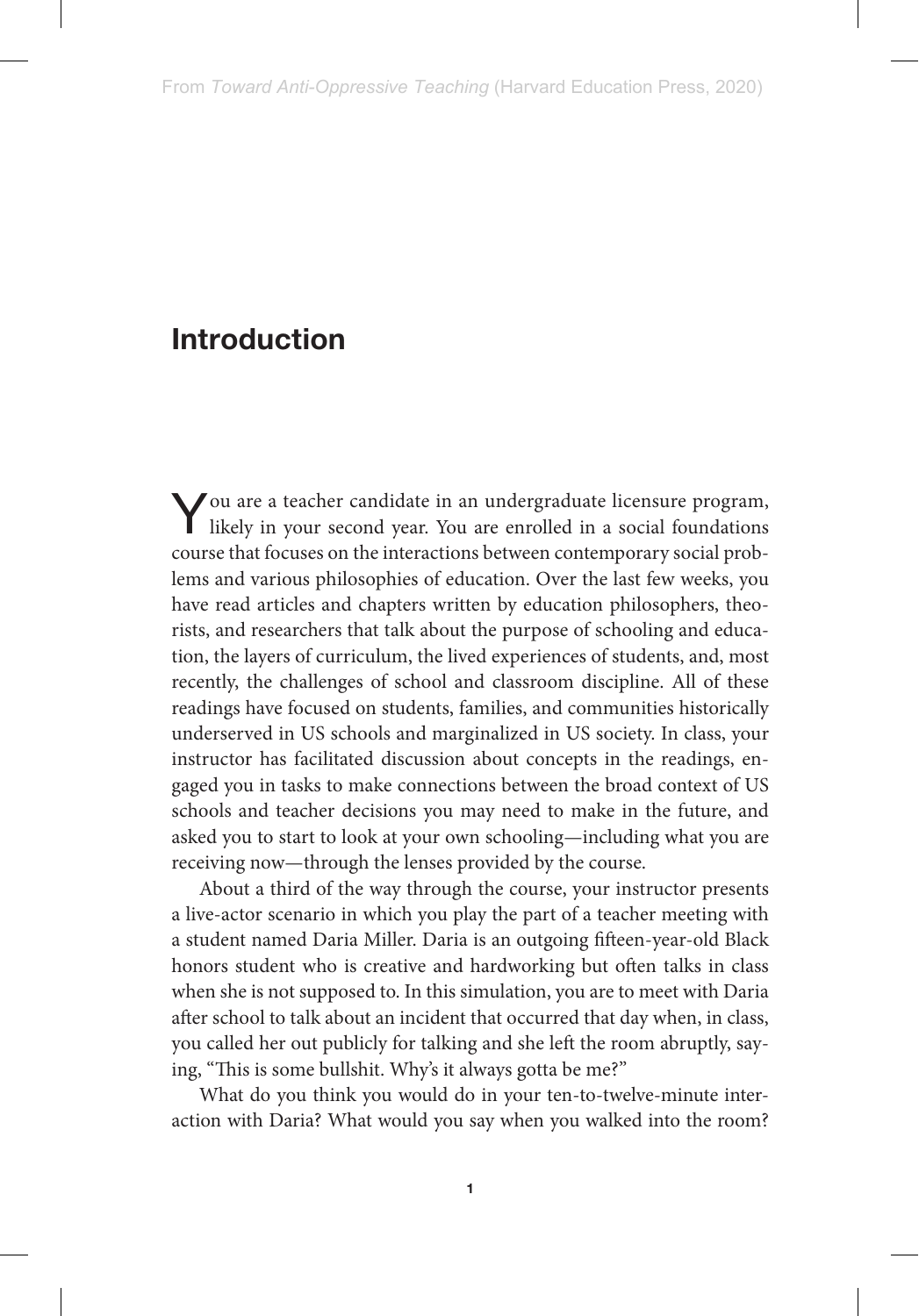What would you anticipate she might say or do during the interaction? Would you ask any questions about what happened in class or tell her how you feel about it? Would you claim responsibility for calling her out or even address her walking out? If you are a teacher candidate in the SHIFT Project at Vanderbilt University, you have a chance to find out exactly what you would do in this situation before you ever enter the classroom. And if you are a teacher educator, for whom this book is intended, you have a chance to see what each teacher candidate in your course would do and use those interactions to move future teachers closer toward anti-oppressive teaching.

The Daria Miller case is one of a number of live-actor simulations we have created and embedded in a variety of courses at Vanderbilt's Peabody College of Education since 2013 to prepare preservice teachers for common dilemmas they will face in today's classroom. The simulations are part of the SHIFT Project, used to shift horizons in future teachers to move them toward anti-oppressive teaching, concepts more fully explored in chapter 3. Embedded in a series of tasks we call the *SHIFT cycle*, these simulations reveal a lot about the knowledge, assumptions, and biases of a teacher candidate. They also provide a safe and supportive environment in which candidates are given the opportunity to open themselves up to new learning rather than defending traditional approaches that reinforce the status quo of societal inequities. While we are still researching the effects, we believe from data gathered so far that the SHIFT simulations set teacher candidates down a different path, one of preparing for a lifetime of practicing and learning about anti-oppressive teaching.

Interest in using simulations in teacher education is growing. In addition to using these simulations here at Vanderbilt, we have also worked with teacher educators at other institutions to design and use SHIFT simulations in their programs, which has helped us to refine the principles articulated in this text that help make their use effective within a teacher licensure program. Moreover, it has pressed us to consider the moral and ethical obligations that come with this type of work and that are imperative to address as simulations broadly writ increase in use within teacher education and education research. Thus, this book is written for teacher educators who are interested in using simulated encounters in their own teacher preparation programs, as well as those interested in teacher learning, anti-oppressive teaching, or design-based research. We intend the advice and tools provided in this book to introduce the theory and rationale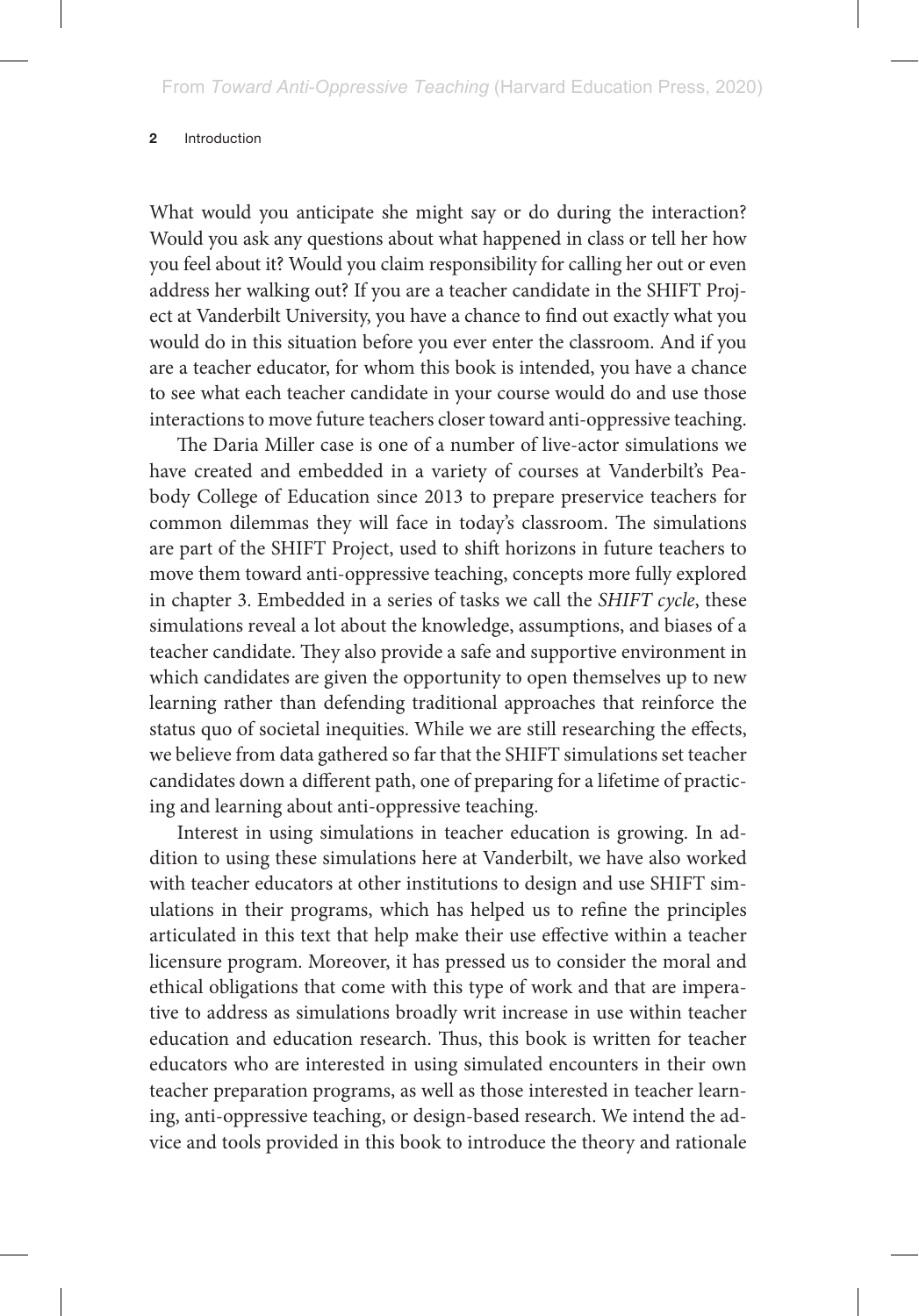behind SHIFT simulations and to make it easier for teacher educators to use them in specific courses, as well as to envision and plan for how they might be integrated on a larger scale within a licensure program. We include examples of SHIFT simulations that have been used in teacher licensure courses, including the protocols given to both teacher candidates and actors and a narrative of how we developed the case, how it fit into coursework (with paired readings), how the participants responded, and how the instructor debriefed with the class. We explain what we have done and provide other teacher educators with specific examples to use as models with a rationale that will help them construct their own cases or modify the approach to their needs and program.

## **Why SHIFT?**

*Toward Anti-Oppressive Teaching* describes how programs can design and use simulated encounters with teacher candidates in ways that contribute to more equitable outcomes for historically underserved and marginalized student populations. The simulated encounters we describe are live-actor, video-recorded, group-debriefed interactions between individual teacher candidates—those who are working toward initial licensure—and actors who play the role of a student, parent, or coworker based on a protocol. Each encounter simulates a situation that is common in teaching and that foregrounds identity, positionality, and systems of oppression in an attempt to make them more visible to candidates. The encounters are part of a cycle of instructional tasks that permit candidates to predict what may happen, reflect on what did happen, and analyze their choices during the encounter in an effort to move toward approaches that support more equitable outcomes for students.

This cycle encourages—and in fact demands—that candidates experience a significant shift in their cultural and intellectual "horizons," philosopher Hans Georg Gadamer's characterization of self-understanding in a given moment in time.1 When a candidate's horizon has shifted, she can no longer see teaching situations in the same way because she has come to understand herself differently, which makes more and different learning possible for her students. We explain both the "why this" (part I) and the "how to" of using this approach (part II), including the principles and the theories of practice. More than anything else, this book starts a broader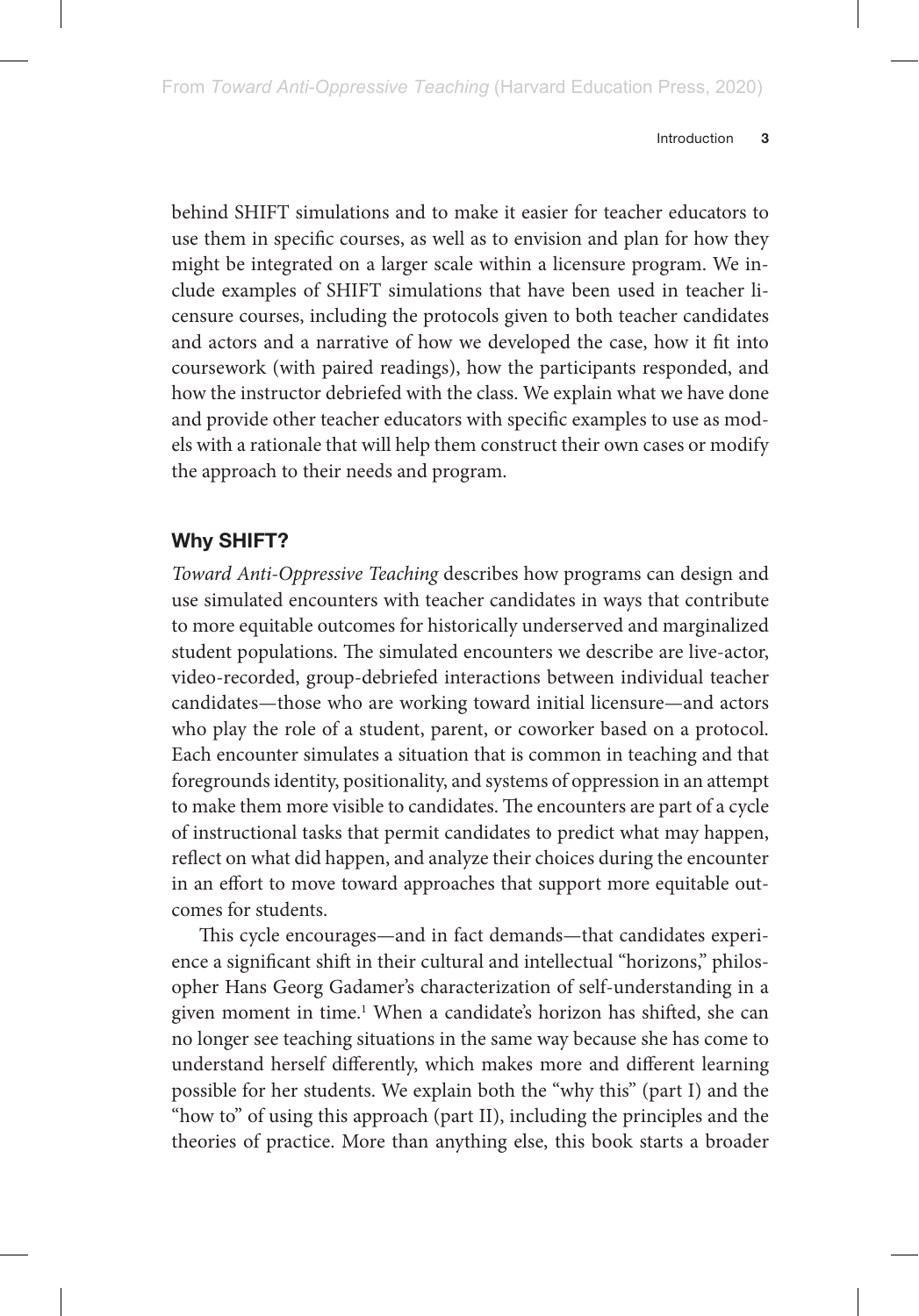conversation about how to design these encounters within the context of a teacher preparation program and use them ethically with learners, actors, and local communities in mind.

The need for new pedagogical approaches is evident in empirical research on education outcomes for minoritized students. Few in the US believe that our schools are educating all children well or are beyond any "achievement gap."2 Black students are more likely to attend segregated schools, more likely to be taught by novice teachers, and far more likely to be punished for subjective disciplinary infractions than their peers.<sup>3</sup> Parents and families of immigrant and refugee students are less likely to receive communication from schools and are often hesitant to enter school buildings or to reach out to teachers with questions or concerns.<sup>4</sup> Children living in poverty experience significantly more teacher turnover in their schools, which results in a lack of stability in the school culture.5 Girls, especially girls of color, are still underrepresented in advanced STEM courses, and boys, especially boys of color, are often overrepresented in special education and underrepresented in gifted education.<sup>6</sup> Jewish and Muslim students are more likely to be victims of hate crimes than students practicing other religions.<sup>7</sup> LGBTQIA+ students are also more likely to be bullied at school, which impacts their attendance rates and academic achievement, and they are subjected to greater scrutiny on issues like dress codes and public displays of affection.<sup>8</sup> Students with disabilities are less likely to be fully integrated into class activities and student interaction, even in classrooms that are deemed inclusive.<sup>9</sup>

This considerable but still incomplete list reveals how students feel the impact of societal forms of oppression or experience that oppression in new and even more intense ways in school buildings and classrooms. Moreover, this list (represented here mostly in the passive voice) points to the ways in which systems, structures, and procedures perpetuate oppression by making it less visible. That is, students, families, and communities, with their various identities, are framed as the problem rather than the objects of practices perpetuated by other (dominant) persons or social systems. Thus, it is vitally important to provide future teachers for these and all students before they are in a position to do real harm to young people—with clear lenses that allow them to see the connections between these systems and their future decisions as teachers, lest they unknowingly reproduce these same systems. This requires a substantive shift in teachers' understanding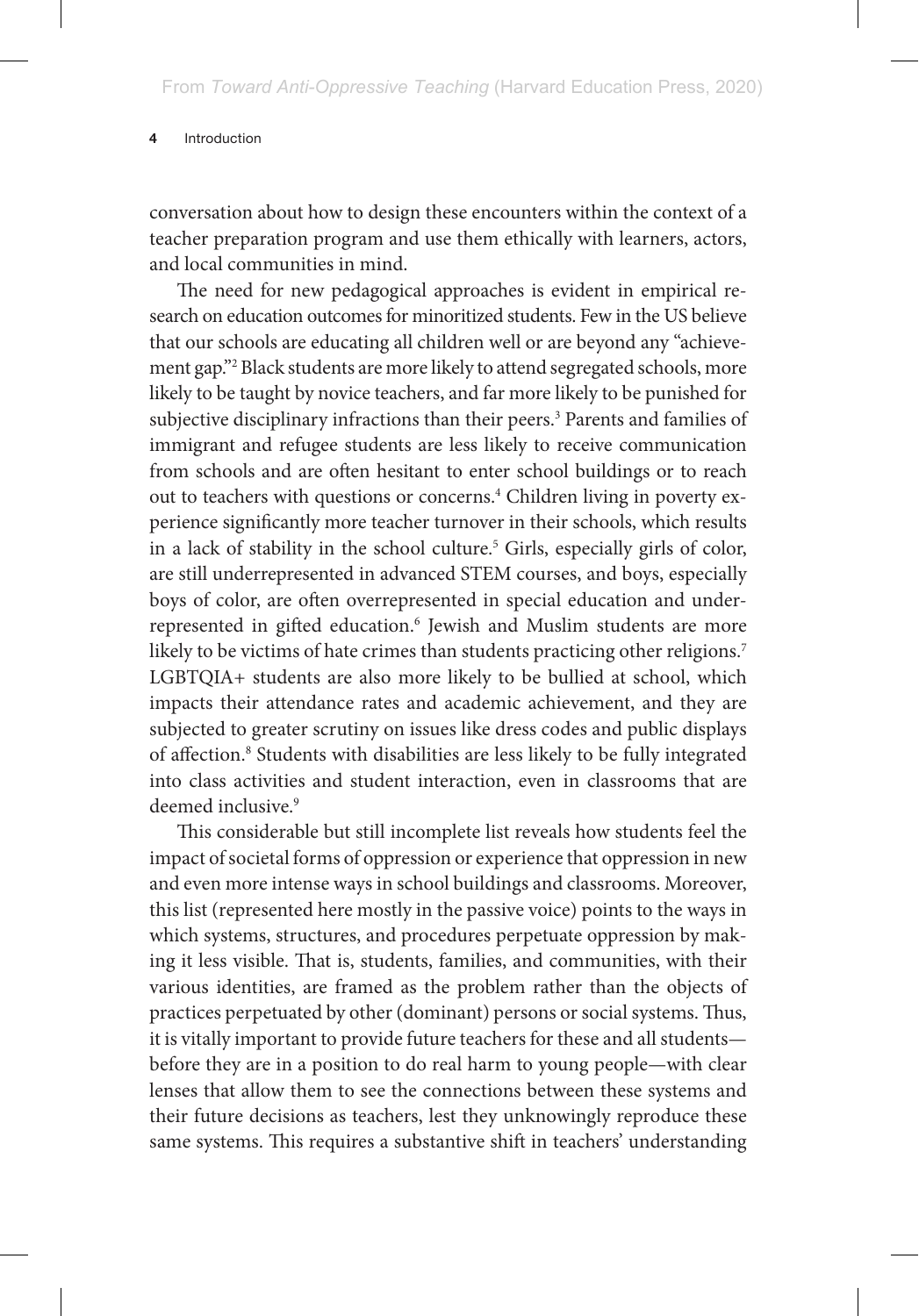of their work, recognizing their curricular and instructional expertise as always "partial," as well as a shift in the way they regard their students as knowledgeable resources for the teaching and learning they will engage in together.10 Understanding this is experiential in a Deweyan sense: it involves direct encounters with these systems *and* those who are impacted by them in ways that invoke thought, feeling, and action.<sup>11</sup>

The approach to simulations explored in this book aims to help future teachers see, know, and value children as knowledgeable individuals, as members of culturally rich communities, and as persons situated within systems of oppression that persist in US society and to respond to them and their needs and resources in a way that interrupts business-as-usual and moves toward more equitable outcomes of all kinds.

### **Terminology and Conventions**

We use various terms for consistency, clarity, and convenience. First, we use *teacher preparation program* to denote any form of teacher licensing program, whether university based, district based, or community based. This includes both traditional and alternative routes to licensure. The term does, however, assume some characteristics of these programs: a core group of teacher educators working together over the years to develop and refine the path to licensure, teacher candidates learning in relatively stable cohorts for at least the course of a semester, and courses or other educative spaces in which the simulated encounters can be used. To this end, we discourage teacher educators from designing and using simulated encounters as standalones, separate from other learning that is happening in the program.

We use *teacher candidate* to refer to those who are not yet licensed as classroom teachers and are in a program to become such. At Vanderbilt, teacher candidates are undergraduate or professional students seeking licensure along with their baccalaureate or master's degrees. In other programs, teacher candidates may be pursuing licensure only or are already in the classroom as paraprofessionals, residents, or even teachers with a temporary license. Our experience in the SHIFT Project starts with teacher candidates prior to significant classroom experience, but we have also used simulations with candidates who are in classroom placements. The main point is that simulated encounters are used to shape those whose view is still being formed prior to completing their licensure requirements.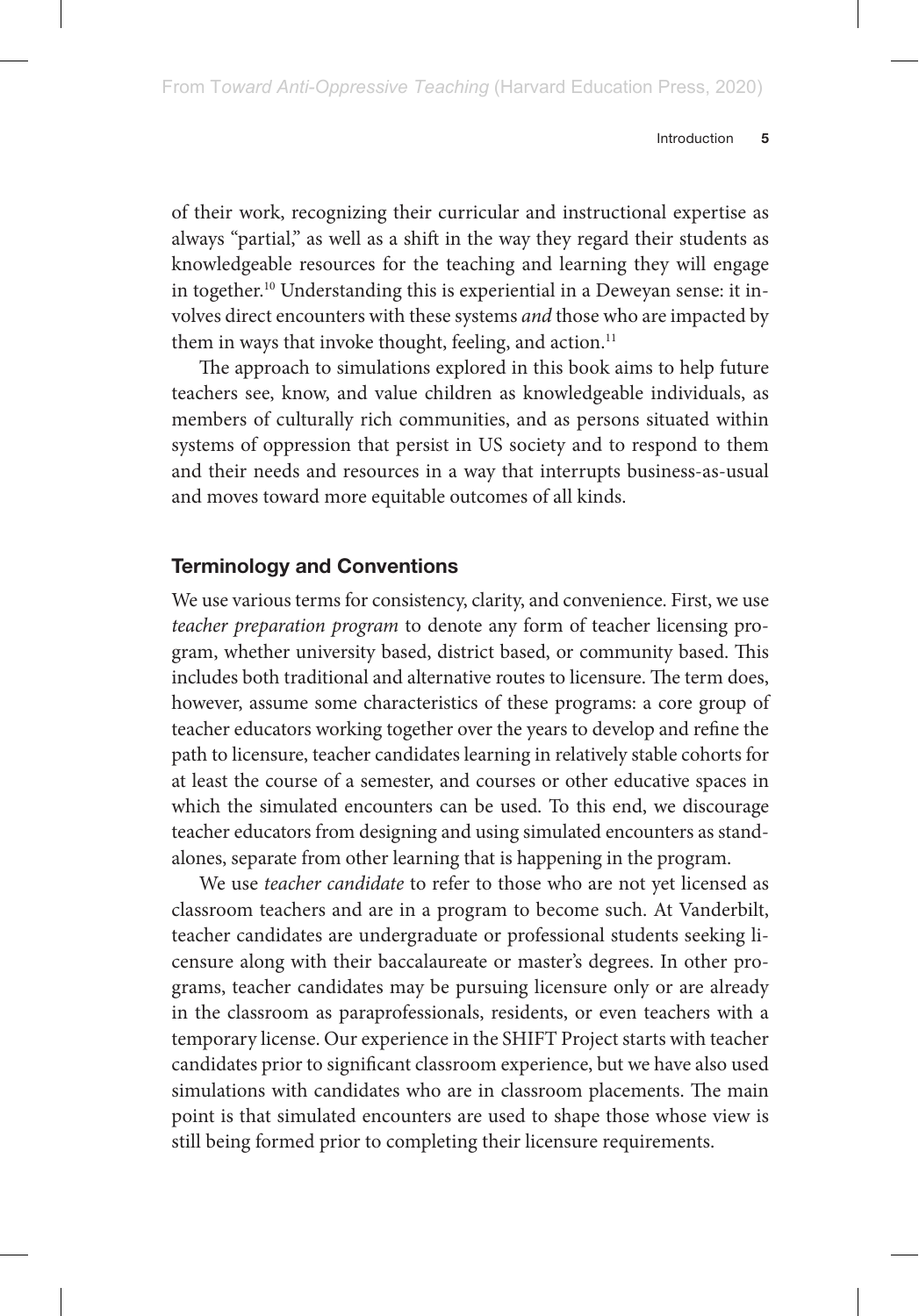In some chapters, we provide direct quotes from teacher candidates who have participated in SHIFT simulations. As a matter of convention, we use the first names and often provide demographic information for teacher candidates who provided their comments through our survey and gave us permission to attribute them. When quoting from encounters or other simulation materials or describing moments from those interactions, we either use pseudonyms when referring to findings from previously published materials for purposes of consistency or do not use names if permission was given at the time of participation to use the materials for research purposes but with the presumption of anonymity (as identified in IRB consent forms).

Throughout the book, we refer to both *teacher educators* and *instructors*. We have attempted to use *teacher educator* more broadly when thinking about the efforts within teacher education over the last several decades to prepare teachers for anti-oppressive education or when referring to faculty and staff in a licensure program who may be involved in designing or using simulated encounters. We use *instructor* when referring to a specific course or experience in which a simulated encounter is employed.

Finally, our motivating goal in the SHIFT Project is the education and development of anti-oppressive educators. We use this term as Kevin Kumashiro uses it, as an ideal toward which teachers constantly aspire.12 We argue, with Ibram Kendi, that one cannot be either oppressive or not oppressive—the first is clearly wrong, and the second is not nearly enough.13 One must be affirmatively *anti-*oppressive, committed to actively working against systems that limit human potential. This is the stance from which this work emerges.

### **About the Book**

Part I focuses on what the SHIFT cycle is, offers principles for how we design and use simulated encounters within our program, articulates the theory of learning that guides it, and documents the impact of the project. These chapters provide a practical explanation of the design as well as its theoretical and philosophical underpinnings.

In chapter 1, "Why SHIFT?" we explain how and why this signature pedagogy came to be developed and how it draws on but differs from similar pedagogies in teacher education, both past and present. We then describe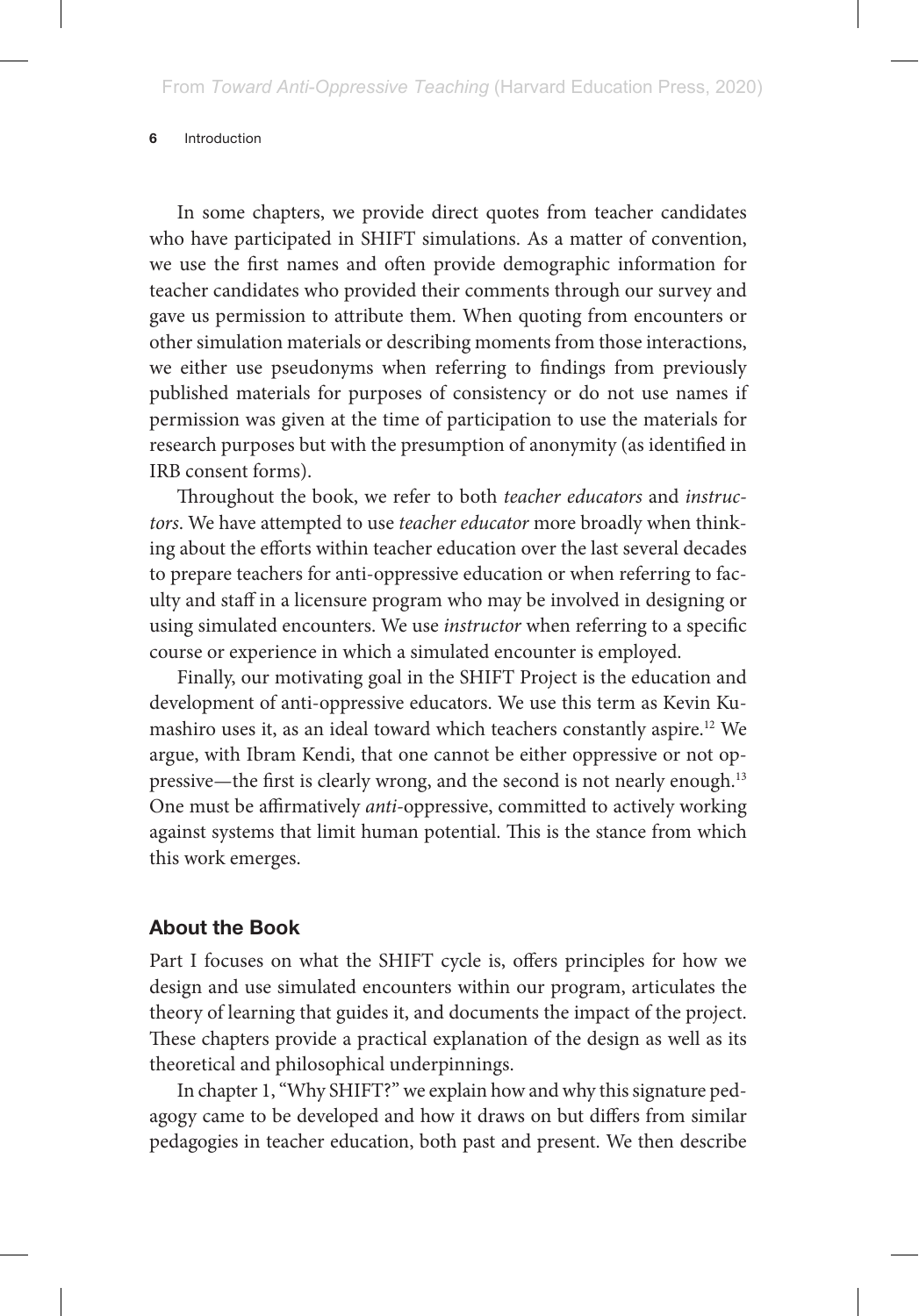the SHIFT cycle in detail and what it looks like for a specific encounter, the Daria Miller simulation.

Chapter 2, "SHIFTing Practice: Guiding Principles," highlights, explains, and explores the design principles that make SHIFT simulations make sense in and for practice. These principles include building critical incidents that reflect dilemmas of teaching, maintaining complexity, immersing students in richly specified contexts, striving for usefully artificial situations, and attending to dispositions of continuous learning.

In chapter 3, "Pulled Up Short," we articulate the theory that helps explain the design and the power of SHIFT Simulations. We reveal how the simulation cycle leads not to a seemingly simple disruption of habit (or taken-for-granted ways of responding to events) but to a personally and existentially disorienting experience that both prompts *and* requires a reconstruction of the meaning and understanding available to the teacher candidate. We argue that preparing future teachers as anti-oppressive educators requires a continual shift in horizons.

Chapter 4, "The Impact of SHIFT," represents our efforts to document how teacher candidates change as a result of this experience over time and as they enter the profession as teachers of record. The chapter is punctuated by qualitative studies of both the process and the impact on candidates and their teaching performance but is substantively built around teacher candidates' comments and feedback during and after their simulation experience. We do this purposely to suggest that the impacts of SHIFT are neither preset nor static but appropriately diverse based on the positionality of the teacher candidate.

Part II directs attention to the conditions needed for integrating SHIFT simulations into any effort to educate those who would be teachers. As the chapters suggest, SHIFT is not simply a pedagogy to be applied but an approach to the endeavor of preparing teachers.

In chapter 5, "Infrastructure for the Encounter and the Debrief," we walk the reader through the process of assessing their present program to check the dispositions, ideas, and values that motivate what they presently do. We ask the reader to identify their understandings of teaching practices and teaching as a (community of) practice.

Chapter 6, "Crafting Simulations," is a guide for designing your own simulations or choosing to adopt/adapt simulations authored by others. We highlight the need to identify real dilemmas in teaching, to draw out